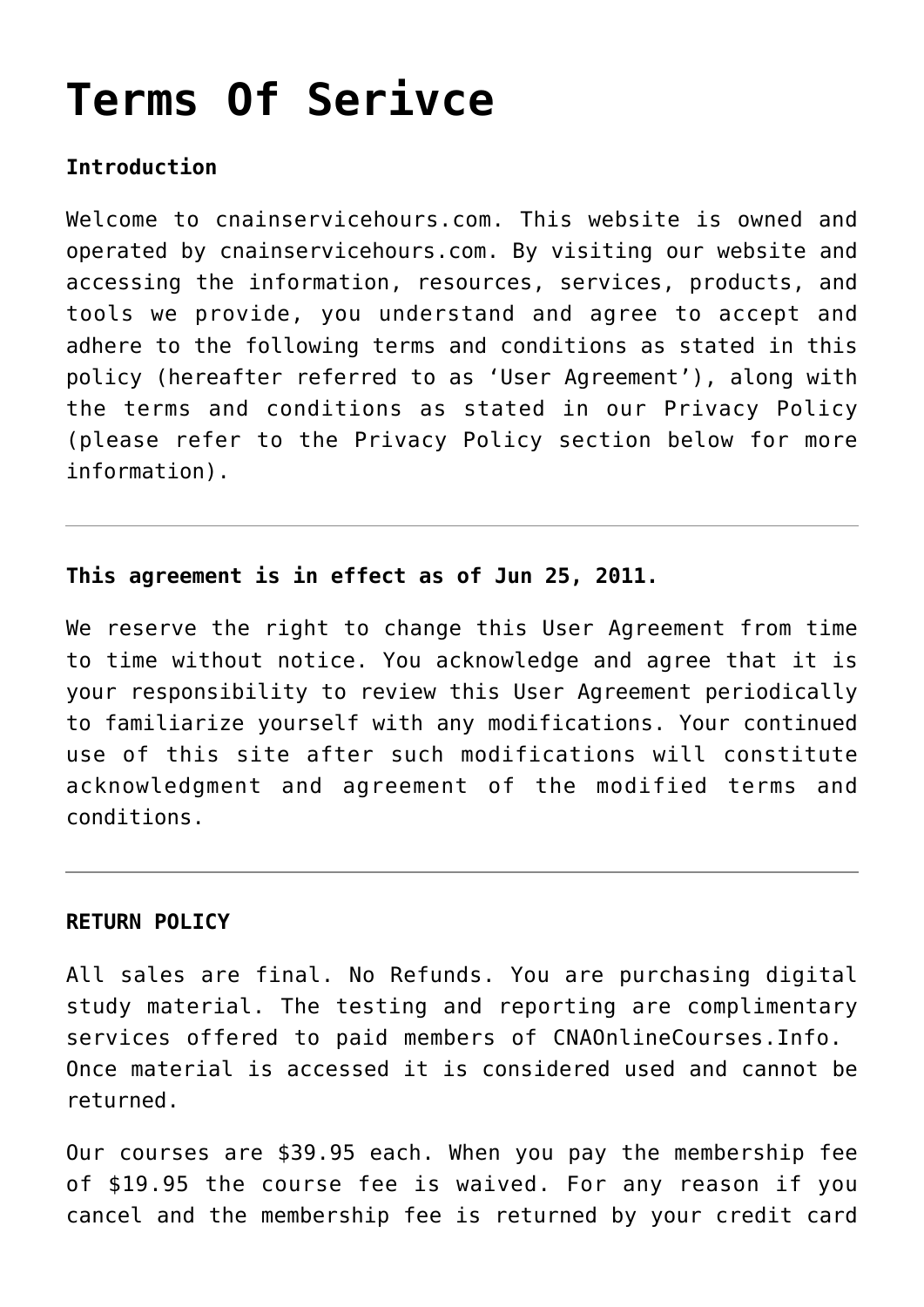company or bank, the full amount of the courses you accessed is due in full. You will be given seven calendar days to pay this fee. If the fee is not paid within seven calendar day's, buyers responsible for all collection fees and legal fees in assertion with this debt.

We stand behind the products we sell. Your satisfaction with your purchase is extremely important to us. If you are unsatisfied with your purchase for any reason please contact us at [Support@CNAOnlineCourses.Info](mailto:Support@CNAOnlineCourses.Info)

CNAOnlineCourses.Info may offer refunds, at our sole discretion.

### **Marketing Email, Text and Phone Calls Agreement**

Registering for this service, you agree and consent to this Agreement to Receive Marketing Messages "(Agreement"). You authorize Relationship Marketing, LLC and its subsidiaries, assigns, successors, affiliates, or our servicing agents, including third party Companies such as CNAOnlineCourses.info, FloridaNursingCEU.com, FloridaRespiratoryCEU.com, to send Marketing Messages (as defined below) to any phone numbers, including your cell phone and your residential line, provided to us, our assigns, successors, affiliates, or servicing agents in connection with your registration, this Agreement or any subsequent renewal offers. As used in this Agreement, "Marketing Messages" means any email, call, or text message communications ("Message") from us to you for marketing purposes, including offers, program updates, promotions, coupons, and telemarketing calls (including text messages) using an automatic telephone dialing system and artificial/prerecorded message. We also send from different email address and phone numbers for tracking purposes, however every email or text message will always have our company Name, Address and Phone number.By registering and logging in to the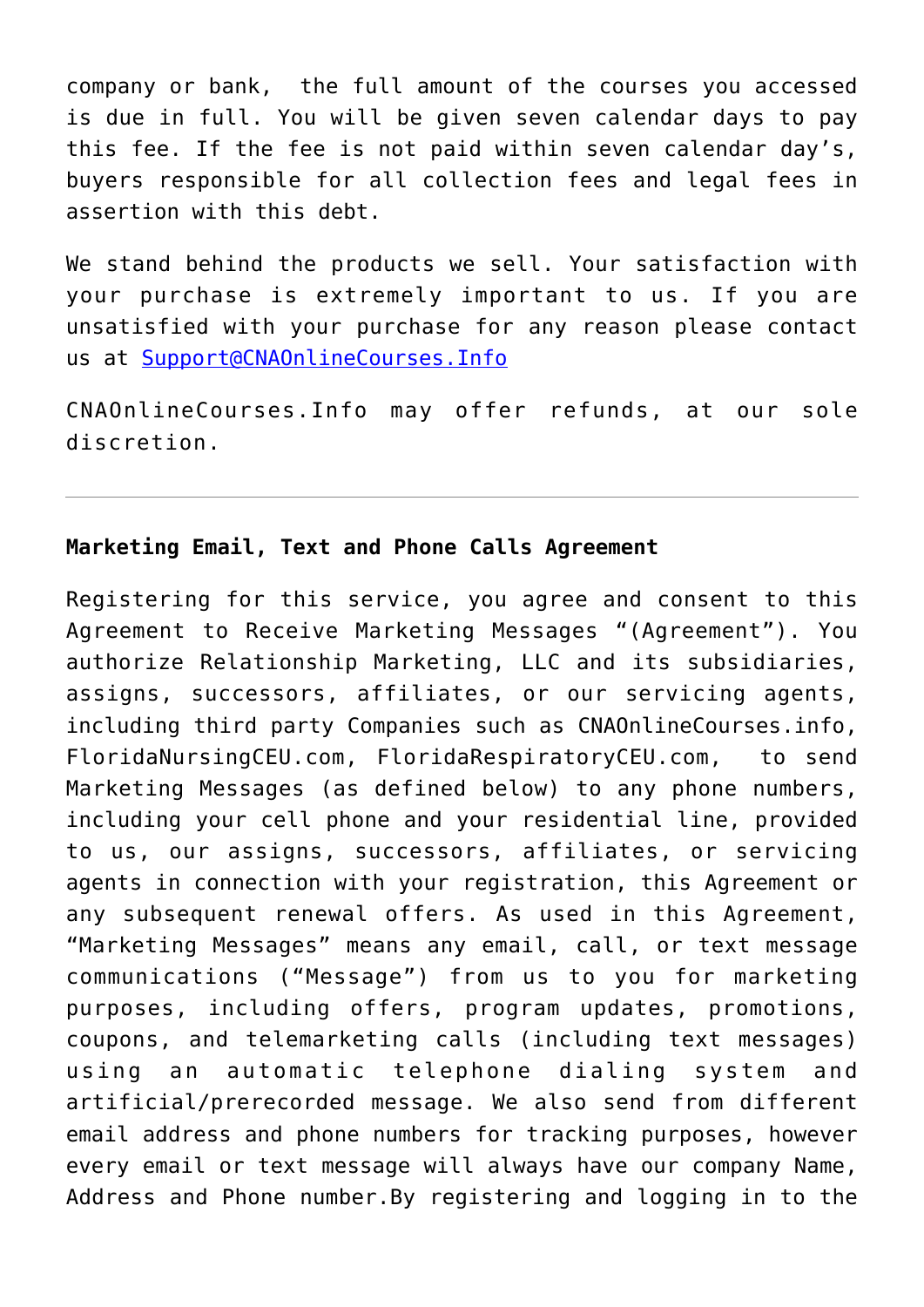site you agree to these terms. **IF YOU DO NOT AGREE DO NOT REGISTER.** To be taken off our list Please call 1 (786) 664 – 8869

#### **Responsible Use and Conduct**

By visiting our website and accessing the information, resources, services, products, and tools we provide for you, either directly or indirectly (hereafter referred to as 'Resources'), you agree to use these Resources only for the purposes intended as permitted by (a) the terms of this User Agreement, and (b) applicable laws, regulations and generally accepted online practices or guidelines.

Wherein, you understand that:

 a. In order to access our Resources, you may be required to provide certain information about yourself (such as identification, contact details, etc.) as part of the registration process, or as part of your ability to use the Resources. You agree that any information you provide will always be accurate, correct, and up to date.

 b. You are responsible for maintaining the confidentiality of any login information associated with any account you use to access our Resources. Accordingly, you are responsible for all activities that occur under your account/s.

 c. Accessing (or attempting to access) any of our Resources by any means other than through the means we provide, is strictly prohibited. You specifically agree not to access (or attempt to access) any of our Resources through any automated, unethical or unconventional means.

 d. Engaging in any activity that disrupts or interferes with our Resources, including the servers and/or networks to which our Resources are located or connected, is strictly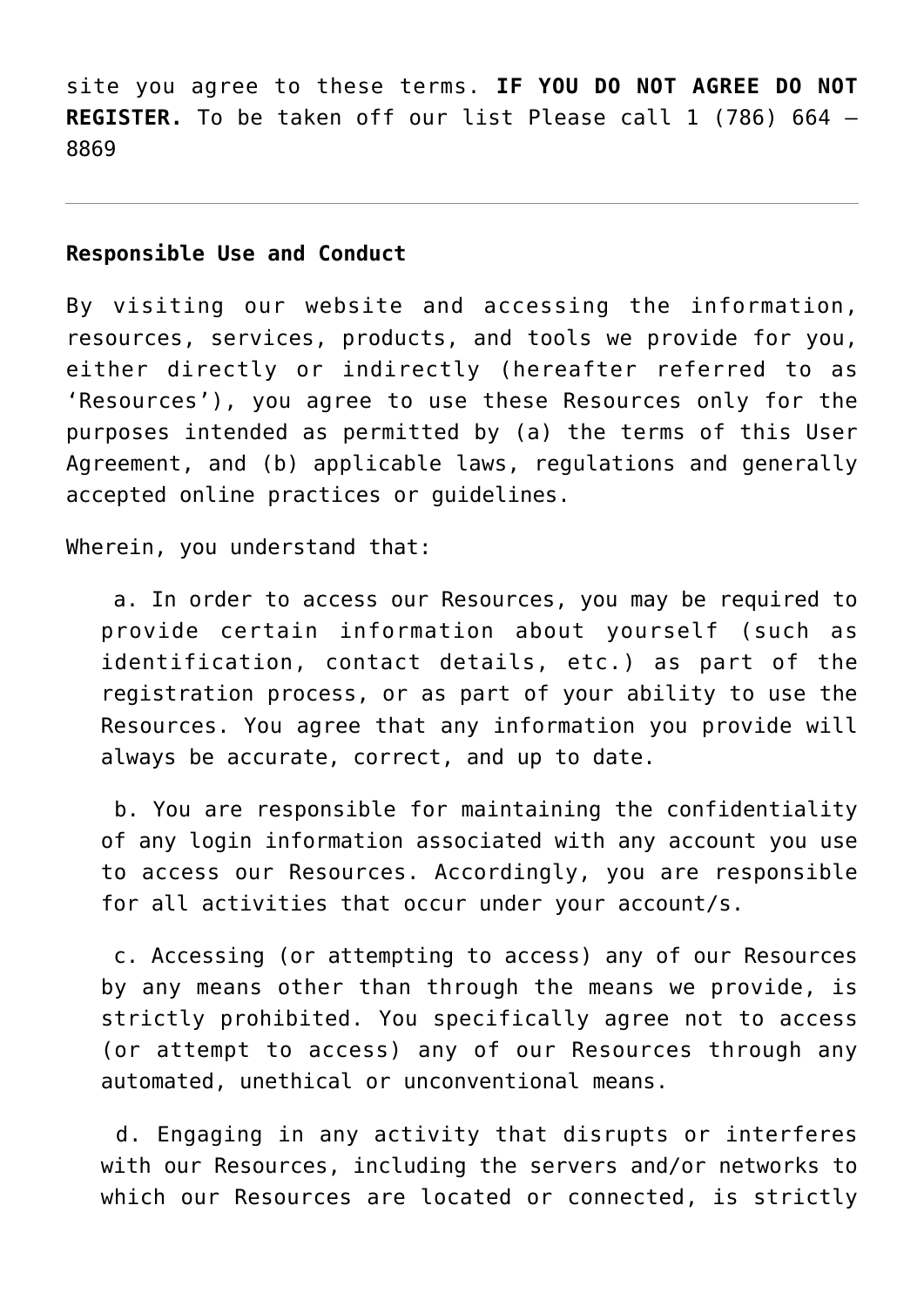prohibited.

e. Attempting to copy, duplicate, reproduce, sell, trade, or resell our Resources is strictly prohibited.

 f. You are solely responsible any consequences, losses, or damages that we may directly or indirectly incur or suffer due to any unauthorized activities conducted by you, as explained above, and may incur criminal or civil liability.

g. We may provide various open communication tools on our website, such as blog comments, blog posts, public chat, forums, message boards, newsgroups, product ratings and reviews, various social media services, etc. You understand that generally we do not pre-screen or monitor the content posted by users of these various communication tools, which means that if you choose to use these tools to submit any type of content to our website, then it is your personal responsibility to use these tools in a responsible and ethical manner. By posting information or otherwise using any open communication tools as mentioned, you agree that you will not upload, post, share, or otherwise distribute any content that:

 i. Is illegal, threatening, defamatory, abusive, harassing, degrading, intimidating, fraudulent, deceptive, invasive, racist, or contains any type of suggestive, inappropriate, or explicit language;

 ii. Infringes on any trademark, patent, trade secret, copyright, or other proprietary right of any party;

 iii. Contains any type of unauthorized or unsolicited advertising;

 iiii. Impersonates any person or entity, including any CNAOnlineCourses.Info employees or representatives.

We have the right at our sole discretion to remove any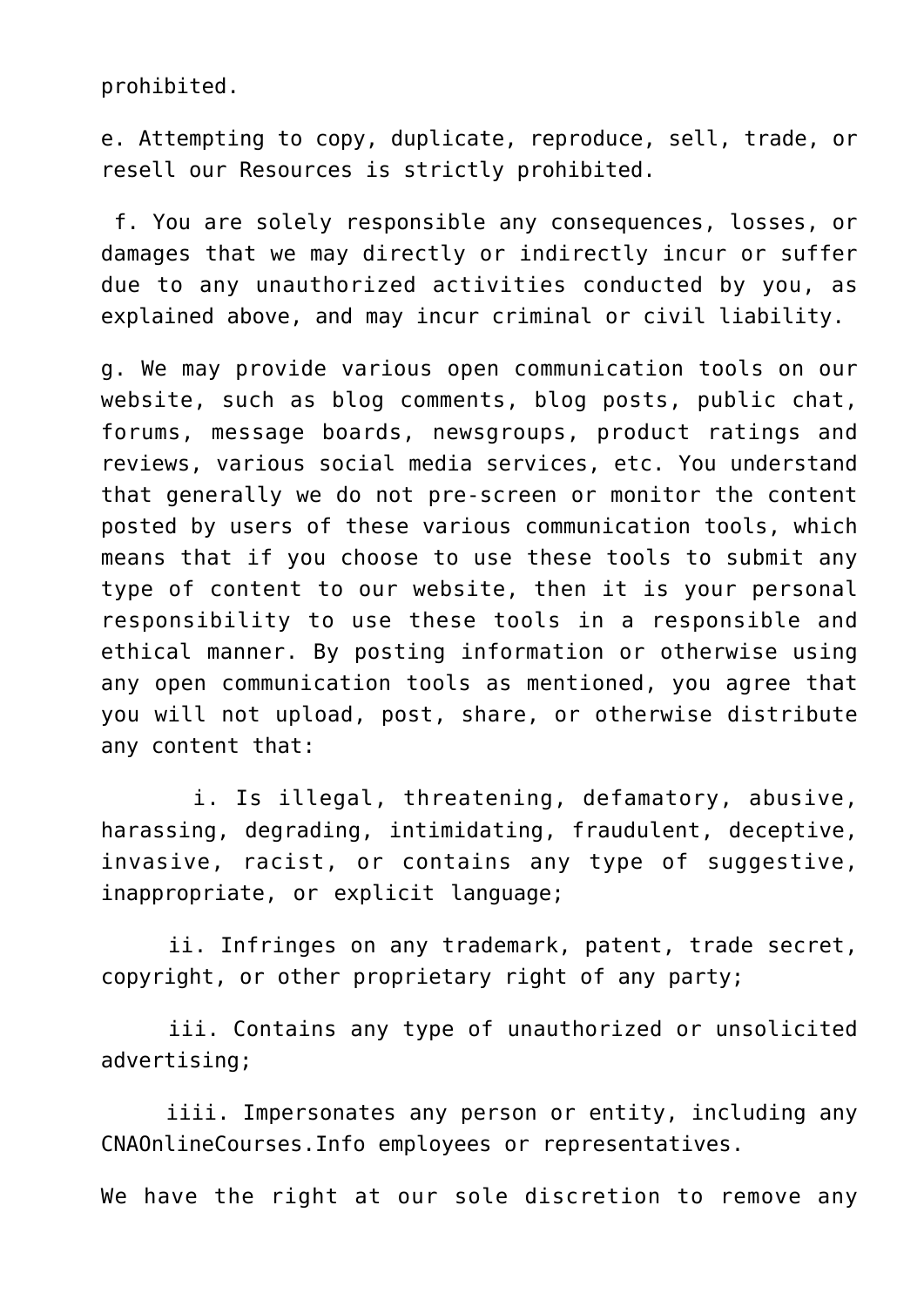content that, we feel in our judgment does not comply with this User Agreement, along with any content that we feel is otherwise offensive, harmful, objectionable, inaccurate, or violates any 3rd party copyrights or trademarks. We are not responsible for any delay or failure in removing such content. If you post content that we choose to remove, you hereby consent to such removal, and consent to waive any claim against us.

 h. We do not assume any liability for any content posted by you or any other 3rd party users of our website. However, any content posted by you using any open communication tools on our website, provided that it doesn't violate or infringe on any 3rd party copyrights or trademarks, becomes the property of CNAOnlineCourses.Info, and as such, gives us a perpetual, irrevocable, worldwide, royalty-free, exclusive license to reproduce, modify, adapt, translate, publish, publicly display and/or distribute as we see fit. This only refers and applies to content posted via open communication tools as described, and does not refer to information that is provided as part of the registration process, necessary in order to use our Resources. All information provided as part of our registration process is covered by our [privacy](https://cnainservicehours.com/privacy-policy/) [policy.](https://cnainservicehours.com/privacy-policy/)

 i. You agree to indemnify and hold harmless CNAOnlineCourses.Info and its parent company and affiliates, and their directors, officers, managers, employees, donors, agents, and licensors, from and against all losses, expenses, damages and costs, including reasonable attorneys' fees, resulting from any violation of this User Agreement or the failure to fulfill any obligations relating to your account incurred by you or any other person using your account. We reserve the right to take over the exclusive defense of any claim for which we are entitled to indemnification under this User Agreement. In such event, you shall provide us with such cooperation as is reasonably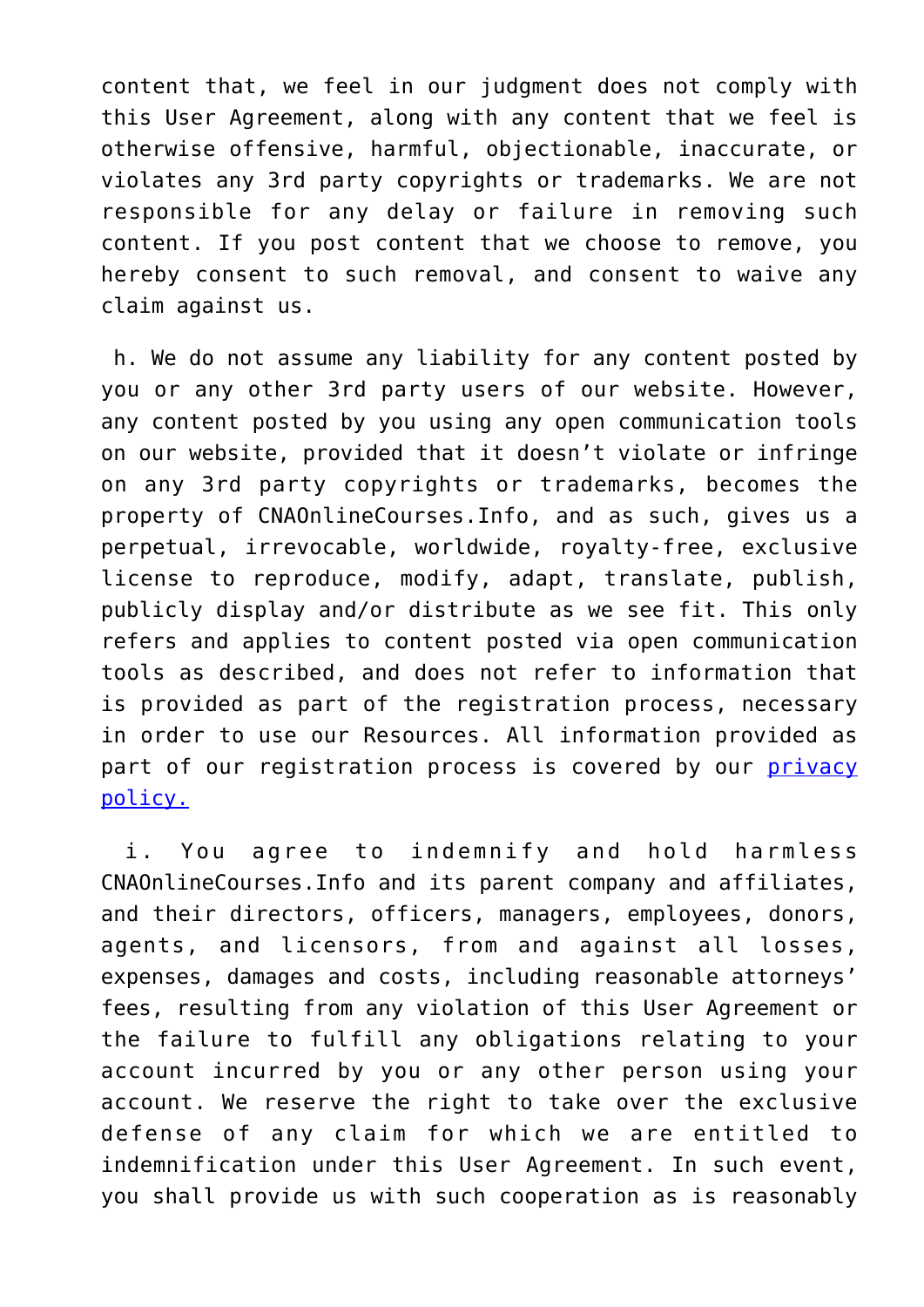requested by us.

## **Privacy**

Your privacy is very important to us, which is why we've created a separate Privacy Policy in order to explain in detail how we collect, manage, process, secure, and store your private information. Our privacy policy is included under the scope of this User Agreement. To read our privacy policy in its entirety, [click here.](https://cnainservicehours.com/privacy-policy/)

# **Limitation of Warranties**

By using our website, you understand and agree that all Resources we provide are "as is" and "as available". This means that we do not represent or warrant to you that:

i) the use of our Resources will meet your needs or requirements.

ii) the use of our Resources will be uninterrupted, timely, secure or free from errors.

iii) the information obtained by using our Resources will be accurate or reliable, and

iv) any defects in the operation or functionality of any Resources we provide will be repaired or corrected.

Furthermore, you understand and agree that:

v) any content downloaded or otherwise obtained through the use of our Resources is done at your own discretion and risk, and that you are solely responsible for any damage to your computer or other devices for any loss of data that may result from the download of such content.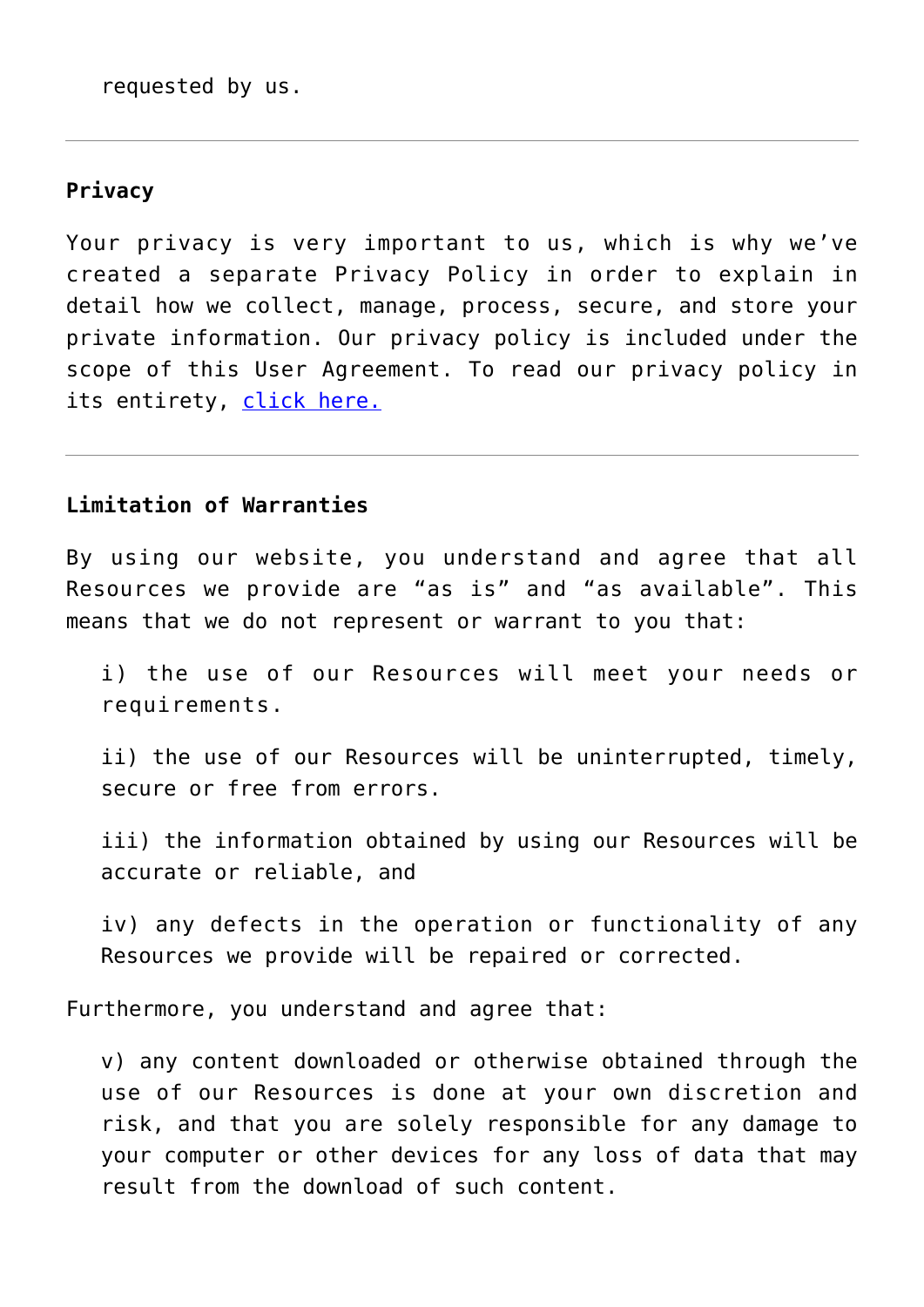vi) no information or advice, whether expressed, implied, oral or written, obtained by you from CNAOnlineCourses.Info or through any Resources we provide shall create any warranty, guarantee, or conditions of any kind, except for those expressly outlined in this User Agreement.

## **Limitation of Liability**

In conjunction with the Limitation of Warranties as explained above, you expressly understand and agree that any claim against us shall be limited to the amount you paid, if any, for use of products and/or services. CNAOnlineCourses.Info will not be liable for any direct, indirect, incidental, consequential or exemplary loss or damages which may be incurred by you as a result of using our Resources, or as a result of any changes, data loss or corruption, cancellation, loss of access, or downtime to the full extent that applicable limitation of liability laws apply.

## **Copyrights/Trademarks**

All content and materials available on CNAOnlineCourses.Info, including but not limited to text, graphics, website name, code, images and logos are the intellectual property of CNAOnlineCourses.Info, and are protected by applicable copyright and trademark law. Any inappropriate use, including but not limited to the reproduction, distribution, display or transmission of any content on this site is strictly prohibited, unless specifically authorized by CNAOnlineCourses.Info.

## **Termination of Use**

You agree that we may, at our sole discretion, suspend or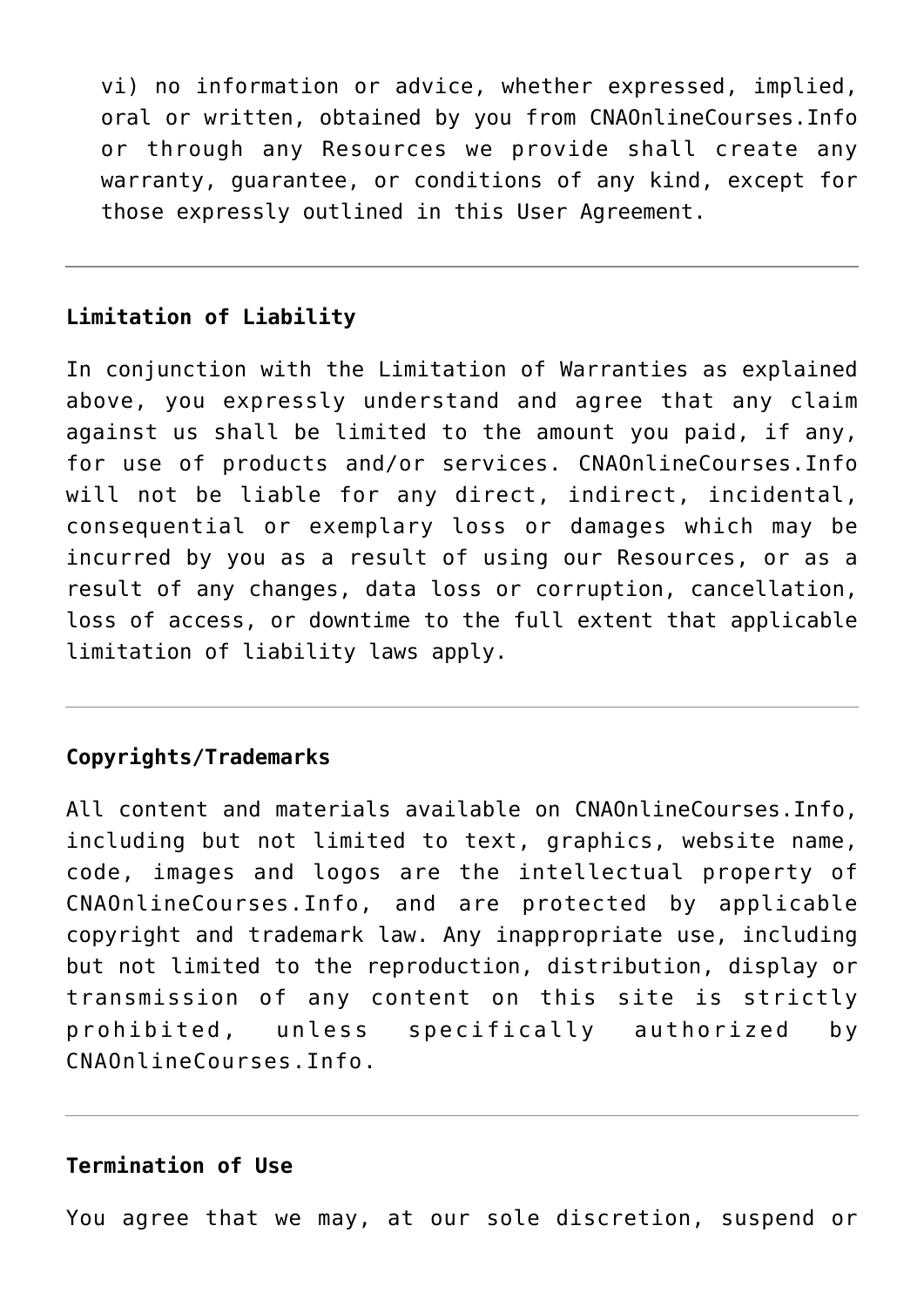terminate your access to all or part of our website and Resources with or without notice and for any reason, including, without limitation, breach of this User Agreement. Any suspected illegal, fraudulent or abusive activity may be grounds for terminating your relationship and may be referred to appropriate law enforcement authorities. Upon suspension or termination, your right to use the Resources we provide will immediately cease, and we reserve the right to remove or delete any information that you may have on file with us, including any account or login information.

### **Governing Law**

This website is controlled by CNAOnlineCourses.Info from our offices located in the state of Florida, USA. It can be accessed by most countries around the world. As each country has laws that may differ from those of Florida, by accessing our website, you agree that the statutes and laws of Florida, without regard to the conflict of laws and the United Nations Convention on the International Sales of Goods, will apply to all matters relating to the use of this website and the purchase of any products or services through this site.

Furthermore, any action to enforce this User Agreement shall be brought in the federal or state courts located in USA, Florida You hereby agree to personal jurisdiction by such courts, and waive any jurisdictional, venue, or inconvenient forum objections to such courts.

#### **Guarantee**

UNLESS OTHERWISE EXPRESSED, CNAOnlineCourses.Info EXPRESSLY DISCLAIMS ALL WARRANTIES AND CONDITIONS OF ANY KIND, WHETHER EXPRESS OR IMPLIED, INCLUDING, BUT NOT LIMITED TO THE IMPLIED WARRANTIES AND CONDITIONS OF MERCHANTABILITY, FITNESS FOR A